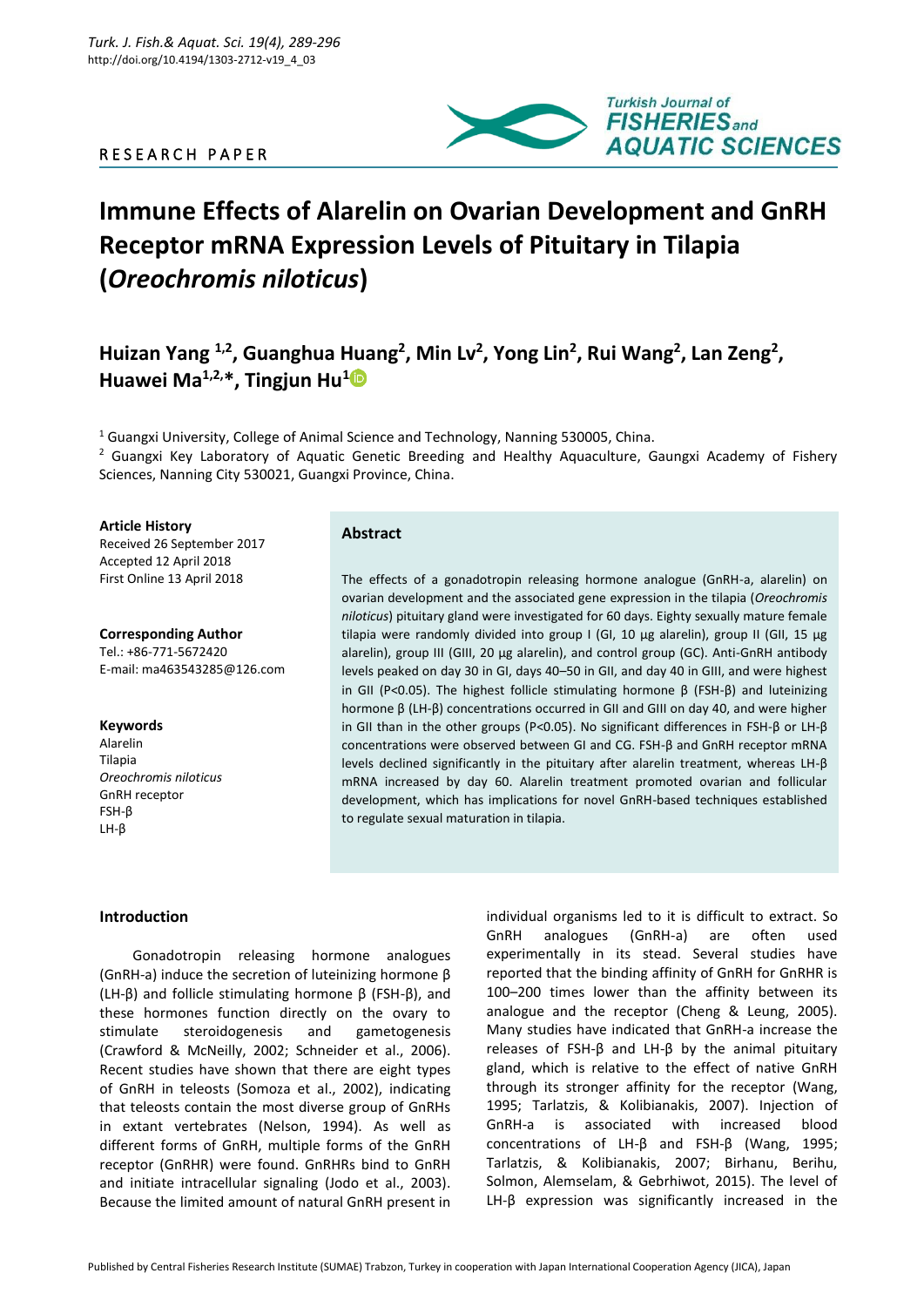plasma of striped bass (*Morone saxatilis*) treated with GnRH-a, which indicates that LH can be induced by exogenous GnRH (Mylonas et a1., 1997). An analysis of the genes that express LH-β and FSH-β during the development of the gonad in the male striped bass showed the LH-β expression was lower in the testes of immature males than those of mature males, and that the mRNA levels of FSH--β were elevated during early spermatogenesis in maturing males, whereas LH--β mRNA levels peaked during spermiation (Hassin et al., 2000). An mRNA analysis of ovarian fragments of the red seabream (*Pagrus major*) indicated that LH, but not FSH, stimulates estradiol-17β production and CYP19a1 gene expression, and that insulin-like growth factor (IGF-I) enhances LH-stimulated CYP19a1 gene expression. This suggests that LH-β is a major factor promoting ovarian maturation and synthesis of steroid hormones (Kagawa et al., 2003).

Previous studies have shown that GnRH increases the number of oocytes recovered during follicular development in heifers and ewes, and promotes oocyte maturation in rats (Wei et al., 2012). Active immunization with a GnRH agonist downregulated GnRH responsiveness to anestrus in cows and rabbits (Leung, Cheng, & Zhu, 2003; Wei et al., 2012; Wei, Gong, & Wei, 2011). The changes in the expression of GnRH during early development and the periods of gonadal sex differentiation were analyzed in the chub mackerel (*Scomber japonicus*) and suggested the possible involvement of GnRH during the early development and gonadal sex differentiation of this fish (Selvaraj et al., 2015). An analysis of the presence of GnRH2 and GnRH3 in the ovary during ovarian maturation in the zebrafish (*Danio rerio*) suggested that GnRH plays a paracrine role in the ovary (Corchuelo et al., 2017). A period of downregulation in the endocrine and ovarian follicular systems of domestic animals was detected after the administration of GnRH-a, but much less information has been reported regarding their restoration to normal levels (Docchio et al., 2000). Large doses of GnRH-a produce a contraceptive effect by inhibiting gonadal development (Leung, Cheng, & Zhu, 2003). Therefore, the exact effects and mechanisms of GnRH-a on reproductive performance in animals remain unclear (Bertschinger, Jago, Nothling, & Human, 2006). Treatment with GnRH-a can induce a failure of steroidogenesis in follicular cells and prevent the development of preovulatory follicles and ovulation (Gong et al., 1996; Rajamahendran et al. 1998; Garverick et al. 2002; Hampton et al. 2004).

Alarelin is a GnRH-a that consists of nine amino acids. It is usually used as an agonist to regulate reproduction in humans and animals because it is more readily synthesized and cheaper than other agonists (Wei, Gong, & Wei, 2011). The efficacy of alarelin is also 15–20 times higher than that of native GnRH (Wei et al., 2012). However, it is unclear whether alarelin influences gonadotropin secretion and the

reproductive functions in tilapia, *Oreochromis niloticus.* Its effects on the number and quality of oocytes are particularly important if it is to be used as a novel profertility drug to enhance production (Docchio et al., 2000; Schneider et al., 2006). In this study, the effects of alarelin on ovarian development and the expression of the associated genes in female tilapia were investigated to allow the establishment of a new technique to control the reproductive functions of this species.

#### **Materials and Methods**

#### **Experimental Animals**

Eighty sexually mature female tilapia (mean body weight, 614±62.89 g; mean body length, 21±0.86 cm) were collected from the National Tilapia Breeding Ground, Nanning, Guangxi Province, and rapidly transported to our laboratory. The fish were randomly divided into four groups (n=20) and kept in four wellaerated freshwater aquaria containing 800 L water in a naturally ventilated room: group I (GI), group II (GII), group III (GIII), and the control group (CG). In this experiment, all the fish were raised with special feed (Guangdong Taihua Feed Co. Ltd, Guangdong, China) containing 125 g of crude fiber and 185 g of crude protein per kg.

#### **Preparation of the Alarelin Antigen**

The alarelin antigen was prepared according to the method of Wei, Gong, and Wei (2011). A 10 mg portion of bovine serum albumin (BSA; Sigma, St. Louis, MO, USA) and 10 mg of alarelin acetate (Zhejiang Biochemistry Company, Zhejiang Sheng, China) were thoroughly mixed and dissolved in double-distilled  $H_2O$ (ddH2O) to prepare an alarelin–BSA solution. Then 250 mg of dimethylaminopropyl-3-ethylcarbodiimide hydrochloride (EDC-HCL, coupling reagent; Zhejiang Biochemical Reagent Co., Zhejiang Sheng, China) was added to the mixture, which was then dialyzed against ddH2O for 50 h in a dialysis bag (Sigma). Freund's incomplete adjuvant (Shanghai Biochemical Sci-Tech Co. Ltd, Shanghai, China) was then added. The physical properties of the antigen were determined according to *Veterinary Biological Product Quality Inspection* (Wang, 2002).

# **Injection of the Alarelin Antigen and Collection of Samples**

The alarelin antigen (10, 15, and 20  $\mu$ g) was subcutaneously injected into the fish in the GI, GII, and GIII groups, respectively. The fish in the control group (CG) were injected with vehicle as the blank control. Samples of blood were removed from the tail veins at 10 day intervals from day 0 to day 60. The sera were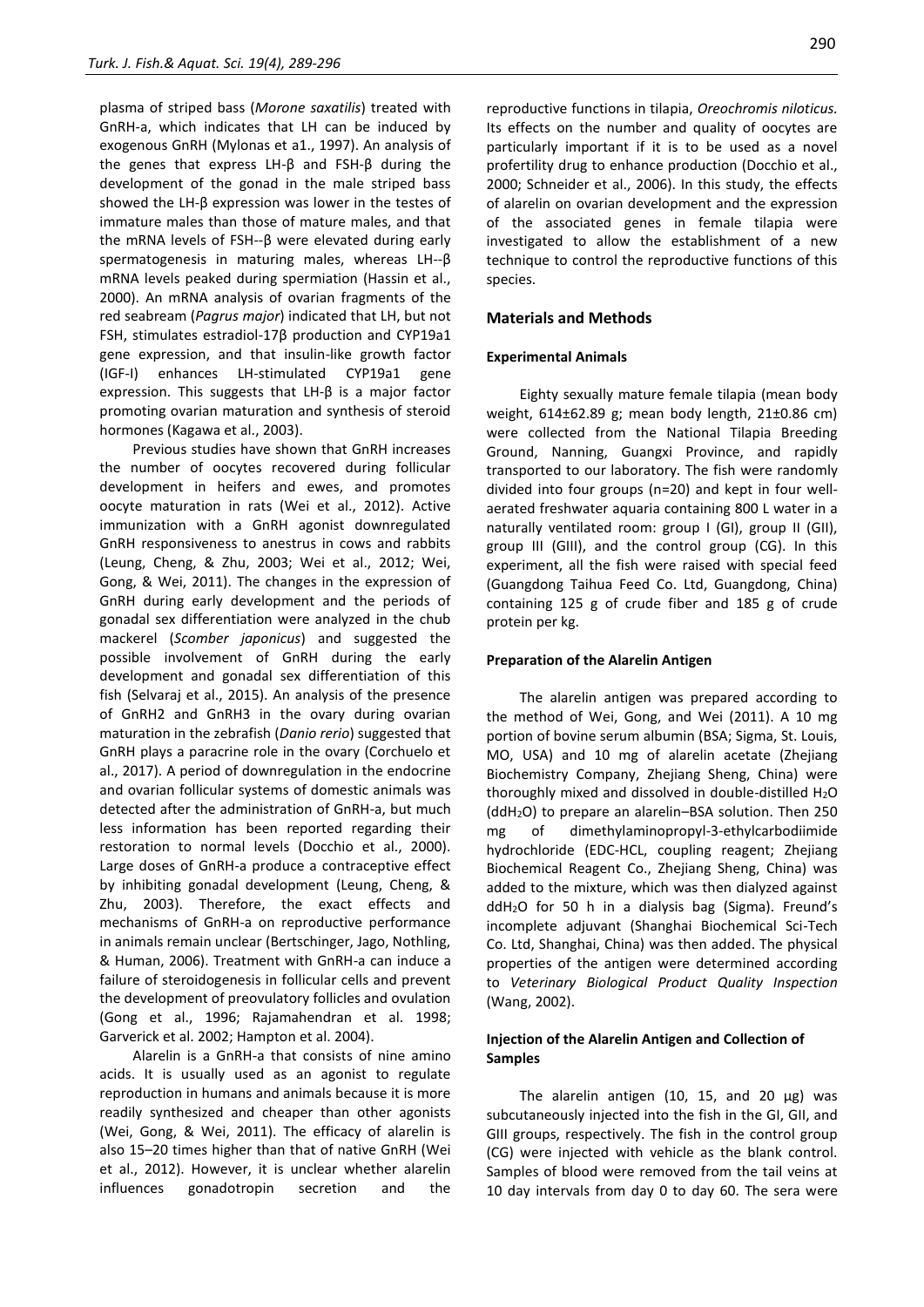separated by centrifugation and stored at −20°C. The pituitary glands and ovaries were removed and fixed in 3% glutaraldehyde and 10% formaldehyde, respectively. These steps were performed under aseptic conditions.

## **Measurement of Gene Expression with Reverse Transcription–Real-Time Quantitative PCR (RT–Qpcr)**

#### **Primer Design**

TaqMan probes and primers were designed for GnRHR, glyceraldehyde 3-phosphate dehydrogenase (GAPDH), FSH-β, and LH-β using the Primer Premier 5.0 software (Rozen & Skaletsky, 2000), and the sequences were Gn-RHR (GenBank accession number NM-001082738), *gapdh* (GenBank accession number NC-013676.1), FSH-β (GenBank accession number FJ-887900), and LH-β (GenBank accession number NM-001082695). The TaqMan probes were labeled at the 5′ and 3′ ends with the fluorescent reporter FAM and the fluorescent quencher BHQ1, respectively. Four concentrations of the primers (100, 200, 300, and 400 nM) and the production of primer dimers (Saibo Bio, Guangzhou, China) were evaluated with a melting curve analysis. The primers that did not generate dimer reactions were selected for the subsequent analysis. The primers and probes are shown in Table 1.

#### **RNA Extraction and cDNA Synthesis**

Total cellular RNA was extracted from 100 mg of each pituitary gland with TRIzol Reagent (Life Technologies, Carlsbad, CA, USA), according to the manufacturer's instructions. Genomic DNA (gDNA) was removed with the gDNA Wipeout Buffer (Qiagen, Hilden, Germany). After electrophoresis was performed on a 1.2% denaturing formaldehyde (agarose) gel containing ethidium bromide, the RNA was analyzed with the Bio-BEST 140E (SIM) imaging system (Shanghai Biochemical Sci-Tech Co. Ltd). The RNAs were quantified spectrophotometrically with a NanoDrop spectrophotometer (Shanghai Biochemical Sci-Tech Co. Ltd). The 260/280 nm absorbance ratios of the samples were calculated and those > 1.9 indicated high-purity RNA. cDNA was synthesized with the Superscript™ III First Strand Synthesis System for RT–qPCR (Shanghai Biochemical Sci-Tech Co. Ltd), according to the manufacturer's instructions. A NanoDrop spectrophotometer was used to quantify the resulting single-stranded cDNAs, and the products were diluted 50-fold with ultrapure water.

#### **TaqMan qPCR**

Gene amplification was performed with qPCR in 96-well plates using a SLAN® thermocycler (Shanghai Biochemical Sci-Tech Co. Ltd). Each reaction (25 μL) consisted of the diluted cDNA (4 μl) as the template, a primer pair (10 μM, 1 μl), probe (10 μM, 0.25 μl), and TaqMan Universal PCR Master Mix (10-fold dilution, 12.5 μl) containing buffer, dNTP, DNA polymerase, and SYBR® Green II (Promega, Beijing, China). Adhesive optical film (Promega) was used to seal the 96-well plates before the initial denaturation step at 95°C for 15 min, which was followed by 45 cycles of amplification in accordance with the following thermocycling profile: denaturation at 95°C for 30 s, annealing at 60°C for 20 s, and extension at 72°C for 20 s. The final fluorescence data were obtained, and the specificity of the qPCR system and the presence of primer dimers were investigated with a dissociation protocol using a gradient from 65 °C to 97 °C. The cycle threshold  $(C_T)$  values correspond to the number of cycles at the fluorescent signal that can be detected above a threshold value, which was arbitrarily set to 0.3. GAPDH was used as the endogenous control. The relative changes in mRNA abundance were determined with the 2<sup>-ΔΔCt</sup> method and compared with the control.

#### **Detection of FSH, LH and Anti-Gnrh Antibodies in Sera**

The serum FSH and LH concentrations were quantified with FSH and LH detection kits (for fish), according to the manufacturer's instructions (Shanghai Biochemical Sci-Tech Co. Ltd). Anti-GnRH antibodies were detected with the anti-GNRH Kit (for fish; Sigma), according to the manufacturer's instructions (Ohlsson

**Table 1.** Nucleotide sequences of primers and TaqMan probes used for real-time TaqMan PCR and product sizes (forward primers are listed first)

| Gene    | TagMan Probe(5'-3')       | Primer $(5'-3')$       | Prodside(bp) |
|---------|---------------------------|------------------------|--------------|
| GnRHR   | TGGCTTGCCGGAGACTTTGCCTGCA | F-TTGTCAACCTGACGATGGCG | 198          |
|         |                           | R-GGTTGAGGATGGCTGACTGC |              |
| GAPDH   | CGCCTGGTCCTGAGGGCTTGCCTTC | F-GAGGTTACTCCGCACTCCCT | 126          |
|         |                           | R-GCCACAACCTTGATGCCCTT |              |
| $FSH-B$ | AGCAAGACTGCAGCTCCGGCTGTCG | F-TGGTTGTCATGGCAGCAGTG | 119          |
|         |                           | R-AATGGTGGTGTCGACGAAGC |              |
| $LH-B$  | AGCTTCCCGATTGCCCACCTGGTGT | F-CCCAGCTGTCACCCAGTAGA | 178          |
|         |                           | R-GGTAGGTGACGATCGGGTCT |              |

Note: TaqMan probes and primers were designed based on known sequences of *gnrhr* (GenBank accession no. AB111356.2), *gapdh* (JN381952.1), *fshb* (AY294015.1), and *lhb* (AY294016.1) of tilapia (*O. niloticus*)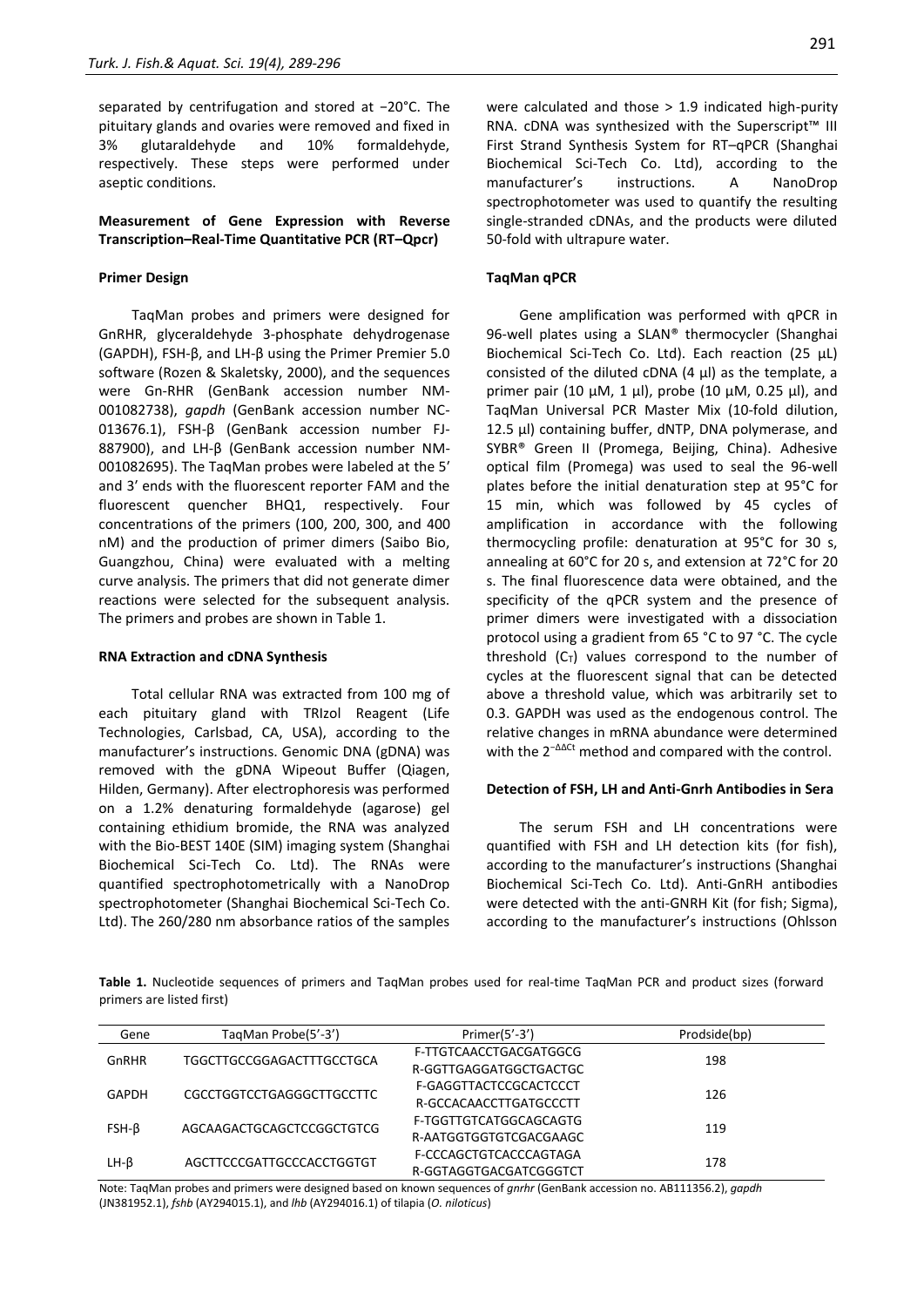et al., 2007), and the optical density of each sample at 450 nm (OD450) was recorded with an MK-3 type enzyme-label instrument (Rayto, Shanghai, China).

#### **Measurement of Ovarian Parameters**

The 10% formaldehyde-treated ovaries were embedded in paraffin wax and sliced into five 6 μm sections in each group. The sections were stained with hematoxylin and eosin and observed under a light microscope (Leica, Tokyo, Japan). The data for ovarian cortex thickness (OCT), primary follicle vertical diameter (PFV), primary follicle transverse diameter (PFTD), primary follicle transverse diameter (PFTD), primary follicle wall thickness (PFWT), primary follicle external thecal thickness (PFET), and primary follicle internal thecal thickness were (PFIT) were determined with the Image-analyst 1.0 software.

#### **Statistical Analysis**

The data are presented as means ± standard errors and were analyzed statistically with the Origin 7.0 software (OriginLab, Northampton, MA, USA). Square root transformation was performed before oneway analysis of variance. Significant differences were detected with Tukey's *post hoc* test. P values < 0.05 were considered significant.

## **Results**

## **Effects of Anti-Gnrh Antibodies on Female Tilapia Treated with Alarelin for 60 Days**

The concentrations of anti-GnRH antibodies in alarelin-treated GI and GII were the same after 10, 20, and 30 days, and were significantly higher than those in GIII at the same sampling times (P<0.05; Table 2). No anti-GnRH antibodies were detected in CG on days 0– 60. The peak concentrations of anti-GnRH antibodies in GI, GII, and GIII occurred on days 30, 40–50, and 40, respectively. Although the anti-GnRH antibody concentrations decreased after 40 days in GI, 60 days in GII, and 50 days GIII, the values in these three groups were still significantly higher at those sampling times than in CG (P<0.05). The concentrations were significantly higher in GII than in GI or GIII from day 40 to day 60 (P<0.05).

## **Effects of Treatment with Alarelin for 60 Days on Serum FSH-Β and LH-Β in Female Tilapia**

The serum concentrations of FSH-β in alarelintreated GII and GIII began to increase after the initial injection; equal peak levels were detected on day 40 (P<0.05), and then the levels returned to normal (Table 3). The values in GII and GIII increased significantly from day 30 to day 40 compared with the FSH concentrations in GI and CG (P<0.05). No significant differences were detected between GI and CG or between GII and GIII (P<0.05). These results suggest that the synthesis and secretion of FSH induced by the injection of alarelin was dose-dependent from day 30 to day 40.

The serum concentrations of LH in alarelin-treated GI and CG remained stable from day 0 to day 20 (Table 4). The LH concentration in GII was significantly higher than those in GI, GIII, and CG on days 30–40 (P<0.05), and the peak level occurred on day 40 in GII. These results indicate that the synthesis and secretion of serum LH increased from day 30 to day 40 after the injection of a further 15 μg of alarelin.

**Table 2.** Detection of anti-GnRH antibodies in female tilapia (*O. niloticus*) treated with alarelin

| Ggroup    | Time (days) |           |           |           |            |            |            |  |  |
|-----------|-------------|-----------|-----------|-----------|------------|------------|------------|--|--|
| $(n = 6)$ |             | 10        | 20        | 30        | 40         | 50         | 60         |  |  |
| CG        |             |           |           |           |            |            |            |  |  |
| GI        |             | $1:150*$  | 1:300*    | $1:600*$  | $1:300*$   | $1:150*$   | $1:100*$   |  |  |
| GII       |             | $1:150*$  | $1:300*$  | $1:600*$  | $1:1200**$ | $1:1200**$ | $1:600**$  |  |  |
| GIII      |             | $1:100**$ | $1:200**$ | $1:400**$ | $1:800***$ | $1:600***$ | $1:400***$ |  |  |

Note: Different asterisks in the same column express significant differences between groups (P<0.05)

**Table 3.** Concentrations of serum FSH in female tilapia (*O. niloticus*) treated with alarelin (mIU/ml)

| Ggroup    |                 | Time (days)     |                 |                  |                  |                 |                 |  |  |
|-----------|-----------------|-----------------|-----------------|------------------|------------------|-----------------|-----------------|--|--|
| $(n = 6)$ |                 | 10              | 20              | 30               | 40               | 50              | 60              |  |  |
| CG        | $1.36 \pm 0.22$ | $1.38 + 0.08$   | $1.38 + 0.21$   | $1.34 \pm 0.25$  | $1.35 \pm 0.21$  | $1.34 \pm 0.25$ | $1.40 \pm 0.23$ |  |  |
| GI        | $1.35 \pm 0.07$ | $1.42 + 0.11$   | $1.41 + 0.21$   | $1.36 \pm 0.21$  | $1.33 \pm 0.11$  | $1.35 \pm 0.17$ | $1.36 \pm 0.18$ |  |  |
| GII       | $1.32 \pm 0.08$ | $1.41 \pm 0.21$ | $1.43 \pm 0.28$ | $1.50 \pm 0.38*$ | $1.70 \pm 0.31*$ | $1.47 \pm 0.21$ | $1.46 \pm 0.17$ |  |  |
| GIII      | $1.41 + 0.12$   | $1.42 + 0.19$   | $1.40 + 0.29$   | $1.52 + 0.38*$   | $1.62 + 0.34*$   | $1.44 + 0.22$   | $1.34 + 0.21$   |  |  |

Note: Single asterisks in the same column indicate significant differences between groups (P<0.05)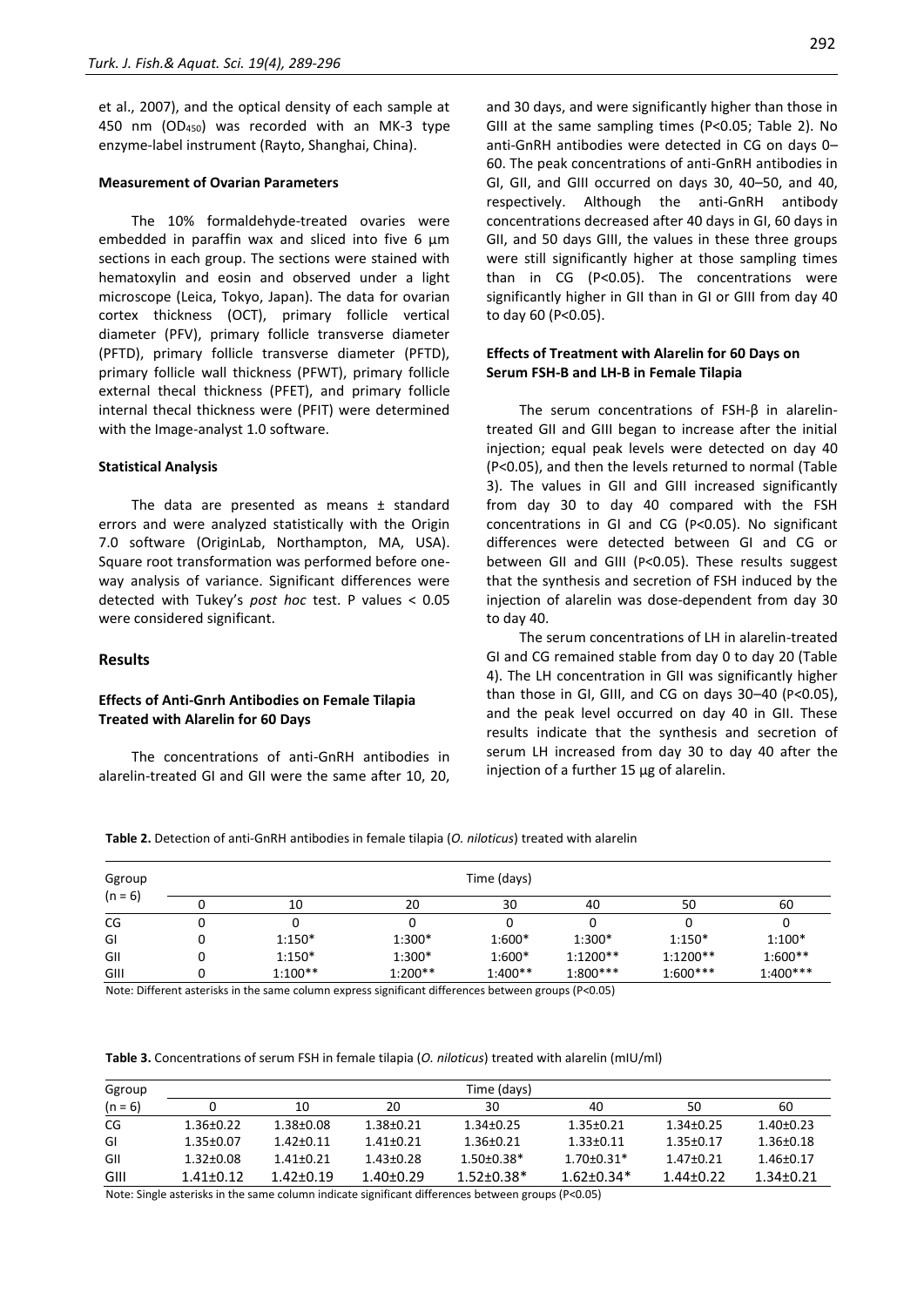# **Effects Alarelin Treatment for 60 Days on GnRHR, FSHβ, and LH-β mRNA Expression in the Pituitary Glands of Female Tilapia**

The expression of the FSH-β, LH-β and GnRHR genes was examined in the tilapia pituitary glands of the GI, GII, and GIII groups, and was normalized to that in the CG group. The expression of FSH-β decreased significantly compared with the CG group (by 81% in GI, 97% in GII, and 72% in GIII), whereas LH-β mRNA levels increased significantly (2.18 times in GI, 1.36 times in GII, and 2.71 times in GIII) (P<0.05) (Figure 1). GnRHR expression increased significantly in GI (2.16 times) (P<0.05), whereas it decreased significantly in GII (to 39%) and GIII (to 76%) (P<0.05).

# **Effects of treatment with alarelin for 60 days on the ovaries and follicles of female tilapia**

OCT, PFVD, PFTD, and PFWT in the alarelintreated GI, GII, and GIII groups increased significantly compared with those in GC (P<0.05), and the highest values for OCT, PFWT, PFVD, and PFTD occurred in GII (Table 5). The lowest values for PFWT and OCT occurred in GI, and the lowest values for PFVD and PFTD occurred in GIII. However, no significant

| Table 4. Serum LH concentrations in female tilapia (O. niloticus) treated with alarelin (mIU/ml) |  |  |  |
|--------------------------------------------------------------------------------------------------|--|--|--|
|--------------------------------------------------------------------------------------------------|--|--|--|

| Ggroup    | Time (days)     |               |                 |                 |                  |                 |                 |
|-----------|-----------------|---------------|-----------------|-----------------|------------------|-----------------|-----------------|
| $(n = 6)$ |                 | 10            | 20              | 30              | 40               | 50              | 60              |
| CG        | $1.47 \pm 0.13$ | 1.47±0.26     | $1.48 \pm 0.27$ | 1.46+0.22       | $1.46 \pm 0.21$  | $1.45 + 0.31$   | $1.47 \pm 0.29$ |
| GI        | $1.47 \pm 0.15$ | 1.49+0.20     | $1.47 \pm 0.23$ | $1.46 \pm 0.31$ | 1.47±0.30        | $1.47 \pm 0.30$ | $1.47 \pm 0.27$ |
| GII       | $1.46 \pm 0.11$ | 1.47+0.21     | $1.47 \pm 0.26$ | $1.59 + 0.31*$  | $1.60 \pm 0.27*$ | $1.46 \pm 0.27$ | $1.47 \pm 0.26$ |
| GIII      | $1.47 \pm 0.13$ | $1.48 + 0.21$ | $1.47 + 0.27$   | $1.46 \pm 0.30$ | $1.55 \pm 0.30*$ | $1.48 \pm 0.31$ | $1.46 \pm 0.28$ |

Note: Single asterisks in the same column indicate significant differences between groups (P<0.05)



**Figure 1.** Expression of genes GnRHR, FSH-β, and LH- β in the pituitary gland. Different asterisks indicate significant differences between groups (P < 0.05).

**Table 5.** Measurements (μm) of OCT, PFV, and PET in female tilapia (*O. niloticus*) treated with alarelin

| Ggroup<br>$(n = 6)$ | OCT             | <b>PFVD</b>     | <b>PFTD</b>     | <b>PFWT</b>   | PFFT        | <b>PFIT</b> |
|---------------------|-----------------|-----------------|-----------------|---------------|-------------|-------------|
| CG                  | 28.12+5.13      | 244.12±89.13    | 173.48 ±62.27   | 81.86±14.22   | 40.46±9.21  | 40.45+9.31  |
| GI                  | 31.37±4.15      | 371.37±106.15** | 271.97±122.33** | 84.46±11.31*  | 40.67±10.03 | 40.97+6.13  |
| GII                 | $35.42 + 5.11*$ | 389.52+97.11**  | 288.77±68.56**  | 89.59+12.31** | 41.56+11.57 | 41.60+5.44  |
| GIII                | $33.11 + 7.13*$ | 264.11+87.13*   | 191.67±30.47*   | 86.46±16.30*  | 43.75±9.80  | 44.28±7.31  |

Note 1: OCT, ovarian cortex thickness; PFVD, primary follicle vertical diameter; PFTD, primary follicle transverse diameter; PFWT, primary follicle wall thickness; PFET, primary follicle external theca thickness; PFIT, primary follicle internal theca thickness. Note 2: Different asterisks in the same column indicate significant differences between groups (P<0.05).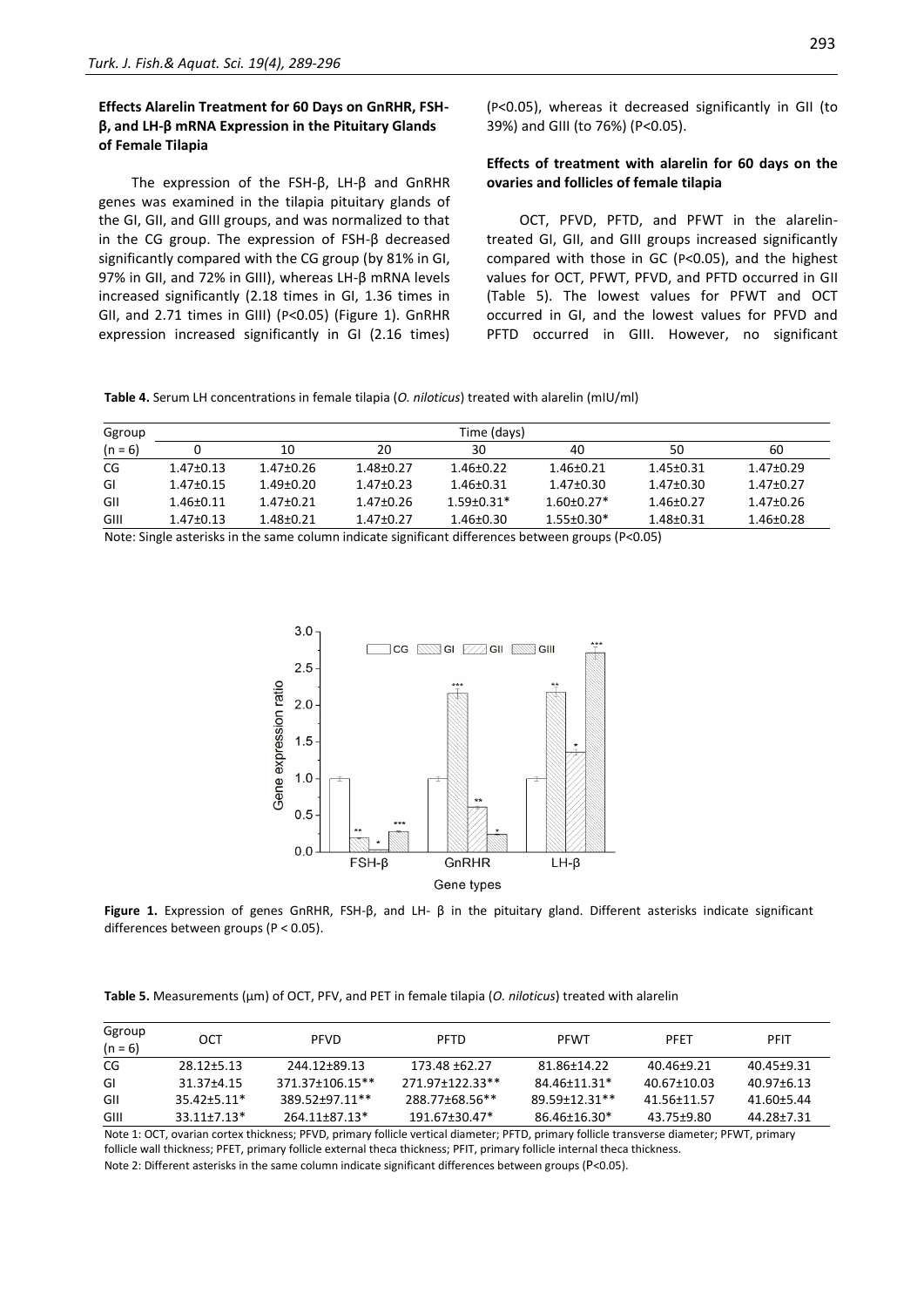differences were detected in FETD or FITD in any of the groups. These results suggest that alarelin enhances the development of the ovaries and follicles in the female tilapia, and that an injected dose of 15 μg was significantly more effective than the 10 μg or 20 μg treatment.

## **Discussion**

The GnRH-a antigen showed good antigenicity and immunogenicity in female tilapia in that it induced anti-GnRH antibodies when combined with an intrinsic macromolecular immunogenic protein (Hosseini, Aleyasin, Saeedi, & Mahdavi, 2010). Induced serum anti-GnRH antibodies were detected on day 10 in GI, GII, and GIII after the alarelin treatment, and the peak GnRH antibody concentrations were detected on days 30, 40–50, and 40, respectively. This phenomenon has also been reported in in other fish species, domestic animals, and humans (Wei et al., 2012; Carvalho, Wiltbank, & Fricke, 2015; John, Chang, & Joshua, 2017; Barlev, Harris, Tomi, Stojilkovic, & Blumenfeld, 2015). Our results indicated that the injection of alarelin strengthened immunity and caused high antibody levels to be maintained in the serum. Antibodies specifically directed against endogenous active substances, such as GnRH, obstructed the activities of those substances, subsequently caused considerable metabolic disturbance (Clarke & Brown, 1998). Reproductive performance was suppressed by an anti-GnRH antibody that specifically neutralized GnRH in animals (Busby, Soeta, Sherwood, & Johnston, 2014). A reduction in the amount of the gonadal LH-β receptor was detected, but no change in receptor affinity (Peter & Yu, 1997). Gonadotropin production ceases in young and adult male and female animals immunized against GnRH (Brown & Mattner, 1995). Fish treated with an anti-GnRH antibody early in life suffer from the longterm suppression of ovarian development, indicating that anti-GnRH immunization impairs the hypothalamic–pituitary function in fish (Elham & Amani, 2017). In the present study, the FSH-β and LH-β concentrations remained unchanged in the control fish, whereas the injection of alarelin significantly increased the FSH-β and LH-β concentrations from day 30 to day 40, although they were restored to normal levels 50 days after GnRH immunization, indicating that the synthesis of FSH-β and LH-β is suppressed by anti-GnRH antibodies.

After the GnRH-a treatment, the expression of LHβ mRNA and GnRH mRNA by the pituitary gland decreased significantly in pigs and cows (Avtanski et al., 2014), wild animals, such as koalas (Busby, Soeta, Sherwood, & Johnston, 2014), and teleosts, such as goldfish and zebrafish (Golan, Hollander, & Levavi, 2016; Karigo & Oka, 2013; Golan, Zelinger, Zohar, & Levavi, 2015). The expression of FSH-β mRNA and LH-β mRNA also decreased in GnRH-a-treated cultured adenohypophysis cells from preovulated pigs (Avtanski et al., 2014). The amount of GnRHR was markedly reduced in goldfish immunized against GnRH and its analogues (Karigo & Oka, 2013). GnRH maintains GnRHR mRNA synthesis in the pituitary gland (Hapgood et al., 2005). In the present study, the expression levels of FSH-β mRNA (GI, GII, GIII) and GnRHR mRNA (in GII, GIII) were significantly lower than those in GC, but the expression level of GnRHR mRNA in GI significantly higher than that of GC, which is consistent with the results of Schirman et al. (2005) and Jan et al. (1979). LH-β mRNA increased significantly after the alarelin treatment in this study.

GnRH-a is commonly used to stimulate fish ovarian development (Zanagnolo, Dharmarajan, Hesla, & Wallach, 1996; Tarlatzis & Kolibianakis, 2007). Follicular development, oocyte maturation, and the establishment of the corpus luteum are stimulated by exogenous gonadotropins, and this process is directly induced by GnRH-a (Zanagnolo, Dharmarajan, Hesla, & Wallach, 1996). GnRH-a treatment induces the resumption of meiosis by mimicking LH action, and isolated ovarian follicles exposed to GnRH-a *in vitro* undergo oocyte maturation (Tarlatzis & Kolibianakis, 2007). Once the preovulatory-follicle-enclosed oocytes are stimulated with GnRH-a, progesterone synthesis begins in the granulosa cells (Srivastava, Krishna, & Sridaran, 1995). The development and maturation of the follicles depend on the successive actions of gonadotropins (Leung, Cheng, & Zhu, 2003; Wei, Gong, & Wei, 2011). Follicle growth of goldfish was affected dose-dependently by GnRH-a (Peter & Yu, 1997). The present study demonstrates that a 15 μg dose of alarelin strongly induced follicular development and growth in female tilapia, and the increases in ovarian weight and morphometric parameters correlated with the increase in serum FSH-β concentrations.

## **Acknowledgments**

This study was supported by the Extension and Application of Aquatic Animal Husbandry Science-Technology of Guangxi Province (201633029), the National Modern Agricultural Technology System (nycytxgxcxtd-08), and the Science and Technology Fund of Guangxi Province (AB16380073). We thank Janine Miller, PhD, from Liwen Bianji, Edanz Group China (www.liwenbianji.cn/ac), for editing the English text of a draft of this manuscript, and are grateful for the support provided by Guangxi Key Laboratory of Aquatic Genetic Breeding and Healthy Aquaculture, Nanning City, Guangxi Province, China.

#### **References**

Avtanski, D., Novaira, H.J., Wu, S., Romero, C.J., Kineman, R., & Luque, R.M. (2014). Both estrogen receptor α and β stimulate pituitary GH gene expression. *Mol Endocrinol*, *28*, 40-52[. http://dx.doi.org/10.1210/me.2013-1245.](http://dx.doi.org/10.1210/me.2013-1245.)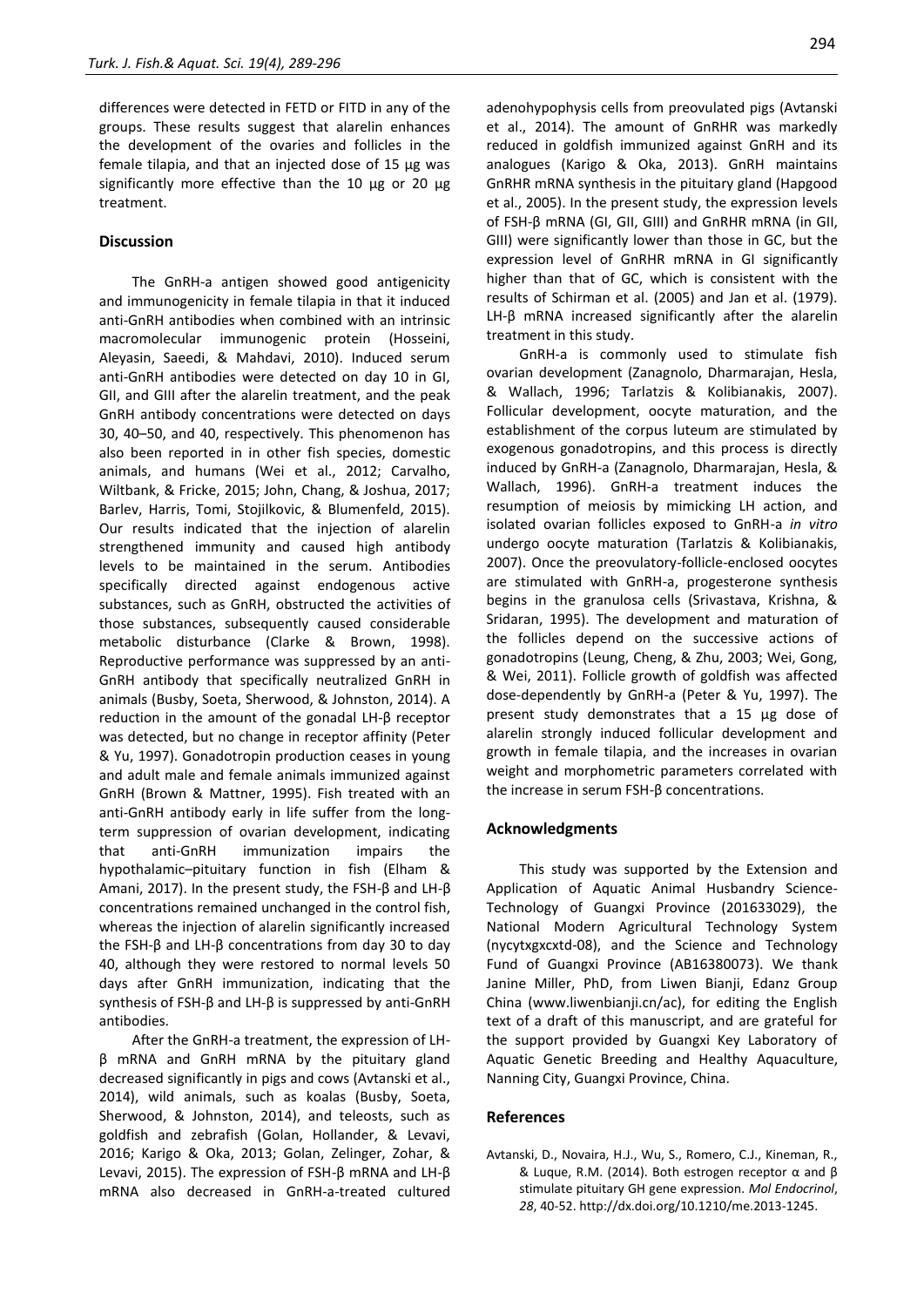- Barlev, T.H., Harris, D., Tomic, M., Stojilkovic, S., Blumenfeld, Z., & Brown, P. (2015). Role of PI4K and PI3K-AKT in ERK1/2 activation by GnRH in the pituitary gonadotropes. *Mol Cell Endocrinol*, *415*, 12-23. <http://dx.doi.org/10.1016/j.mce.2015.07.029.>
- Bertschinger H.J., Jago, M., Nothling, J.O., Human, A. (2006). Repeated use of the GnRH analogue deslorelin to downregulate reproduction in male cheetahs (*Acinonyx jubatus*). Thrigenology, *66*, 1762-1769.

<http://dx.doi.org/10.1016/j.Theriogenology.2006.01.040.> Birhanu, H., Berihu G., Solmon, R., Alemselam, B., &

- Gebrhiwot T. (2015). Effects of Gonadotropin Releasing Hormone Analogue in Enhancements of Pregnancy in Repeat Breeding Dairy Cows in and around Mekelle, Tigray, Ethiopia. *Animal and Veterinary Sciences*, *1*(3),12[. https://doi.org/10.11648/j.avs.20150301.13.](https://doi.org/10.11648/j.avs.20150301.13.)
- Brown, B. W., Mattner, P. E., Carroll, P. A., Hoskinson, R. M., & Rigby, R. D. G. (1995). Immunization of sheep against GnRH early in life: effects on reproductive function and hormones in ewes. *Reproduction*, *103*(1), 131-135. https://doi.org/10.1530/jrf.0.1030131
- Busby, E.R., Soeta, S., Sherwood, N.M., & Johnston, S.D. (2014). Molecular analysis of the koala reproductive hormones and their receptors: gonadotropin-releasing hormone (GnRH), follicle-stimulating hormone β and luteinizing hormone β with localization of GnRH. *J Neuroendocrinol*, *26*, 870-887. <http://dx.doi.org/10.1111/jne.12208>
- Carvalho, P., Wiltbank, M., & Fricke, P. (2015). Manipulation of progesterone to increaseovulatory response to the first GnRH treatment of an Ovsynch protocol inlactating dairy cows receiving first timed artificial insemination. *J Dairy Sci*, *98*, 8800-13.

<http://dx.doi.org/10.3168/jds.2015-9986.>

- Cheng, C.K., & Leung, C.K. (2005). Molecular biology of gonadotropin releasing hormone (GnRH)-I, GnRH-II and their receptors in humans. *Endocrinology*, *26*, 283-306. <http://dx.doi.org/10.1210/er.2003-0039.>
- Clarke, I.J., & Brown, B.M. (1998). Neonatal immunization against gonadotropin-realizing hormone (GnRH) result in diminished GnRH secretion in adulthood. *Anim Breed Abstr*, *9*, 813.

<http://dx.doi.org/10.1210/endo.139.4.5953.>

Crawford, J.L., & McNeilly, A.S. (2002). Co-localisation of gonadotrophins and granins in gonadotropes at different stages of the oestrous cycle in sheep. *J Endocrinol*, *174*, 179-194.

<http://dx.doi.org/10.1677/joe.0.1740179.>

- Corchuelo, S., Martinez, E.R., Butzge, A.J., Doretto, L.B., Valentin, T.N., & Nakaghi, L.S., et al. (2017). Characterization of gnrh/gnih elements in the olfactoretinal system and ovary during zebrafish ovarian maturation. *Molecular & Cellular Endocrinology*. https://doi.org/10.1016/j.mce.2017.04.002.
- Docchio, M.J., Fordyce, G., Whyte, T.R., Aspden, W.J., & Trigg, T.E. (2000). Reproductive responses of cattle to GnRH agonists. *Anim Reprod Sci*, *61*, 433-442. [http://dx.doi.org/10.1016/S0378-4320\(00\)00078-6.](http://dx.doi.org/10.1016/S0378-4320(00)00078-6.)
- Elham A., & Amani, A. (2017). Role of medicinal plants on growth performance and immune status in fish. *Fish & Shellfish Immunology*, *67*, 40-54. <https://doi.org/10.1016/j.fsi.2017.05.034.>
- Garverick, H.A., Baxter, G., Gong, J., Armstrong, D.G., Campbell, B.K., & Guterriez, C.G. (2002). Regulation of expression of ovarian mRNA encoding steroidogenic

enzymes and gonadotrophin receptors by FSH and GH in hypogonadotrophic cattle. *Reproduction*, *123*, 65- 661[. https://doi.org/10.1530/rep.0.1230651.](https://doi.org/10.1530/rep.0.1230651.)

- Golan, M., Hollander, C., & L., Levavi, S.B. (2016). Stellate cell networks in the teleost pituitary. *Sci Rep*, *6*, 24426. <https://doi.org/10.1038/srep24426.>
- Golan, M., Zelinger, E., Zohar, Y., & Levavi, S.B. (2015). Architecture of GnRHgonadotrope-vasculature reveals a dual mode of gonadotropin regulation in fish. *Endocrinology*, *156*, 4163-4173. <https://doi.org/10.1210/en.2015-1150.>
- Gong, J.G., Campbell, B.K., Bramley, T.A., Gutierrez, C.G., Peters, A.R., & Webb, R. (1996). Suppression in the secretion of follicle-stimulating hormone and luteinizing hormone, and ovarian follicle development in heifers continuously infused with a gonadotropin-releasing hormone agonist. *Biol Reprod*, *55*, 68-74. <https://doi.org/10.1095/biolreprod55.1.68.>

Hampton, J.H., Bader, J.F., Lamberson, W.R., Smith, M.F., Youngquist, R.S., & Garverick, H.A. (2004). Gonadotropin requirements for dominant follicle selection in GnRH agonist-treated cows. *Reproduction*, *127*, 695-703[. https://doi.org/10.1530/rep.1.00015.](https://doi.org/10.1530/rep.1.00015.)

Hapgood, J.P., Sadie, H., & Biljon, W.V. (2005). Regulation of expression of mammalian gonadotrophin releasing hormone receptor genes. *Neuroendocrinology*, *17*, 619- 638.

<https://doi.org/10.1111/j.1365-2826.2005.01353.x.>

Hassin, S., Holland, M. C. H., & Zohar, Y. (2000). Early maturity in the male striped bass, *morone saxatilis*: folliclestimulating hormone and luteinizing hormone gene expression and their regulation by gonadotropinreleasing hormone analogue and testosterone1. *Biology of Reproduction*, *63*, 1691.

https://doi.org/10.1095/biolreprod63.6.1691.

- Hosseini, M.A., Aleyasin, A., Saeedi, H., & Mahdavi, A. (2010). Comparison of gonadotropin-releasing hormone agonists and antagonists in assisted reproduction cycles of polycystic ovarian syndrome patients. *J Obstet Gynaecol Res*, *3*, 605-610. [http://www.pnas.org/10.1111/j.1447-](http://www.pnas.org/10.1111/j.1447-0756.2010.01247.x.) [0756.2010.01247.x.](http://www.pnas.org/10.1111/j.1447-0756.2010.01247.x.)
- Jan, Y.N., Jan, L.Y., & Kuffler, S.W. (1979). A peptide as a possible transmitter in sympathetic ganglia of the frog. *Proc Natl Acad Sci USA*, *3*, 1501-1505. <https://doi.org/10.1073/pnas.76.3.1501.>
- Jodo, A., Ando, H., & Urano, A. A. (2003). Five different types of putative gnrh receptor gene are expressed in the brain of masu salmon (O*ncorhynchus masou*). *Zoologicalence*, *20*(9), 1117-1125. https://doi.org/10.2108/zsj.20.1117.
- John, P. Chang, & Joshua, G.P. (2017). Comparative aspects of GnRH-Stimulated signal transduction in thevertebrate pituitary e Contributions from teleost model systems. *Molecular and Cellular Endocrinology*, *06*, 1-26. <https://doi.org/10.1016/j.mce.2017.06.002.>
- Kagawa, H., Gen, K., Okuzawa, K., & Tanaka, H. (2003). Effects of luteinizing hormone and follicle-stimulating hormone and insulin-like growth factor-ion aromatase activity and p450 aromatase gene expression in the ovarian follicles of red seabream, *pagrus major*. *Biology of Reproduction*, *68*(5), 1562-1568.

https://doi.org[/10.1095/biolreprod.102.008219.](https://doi.org/10.1095/biolreprod.102.008219)

Karigo, T., & Oka, Y. (2013). Neurobiological study of fish brains Give insights into the nature of gonadotropin